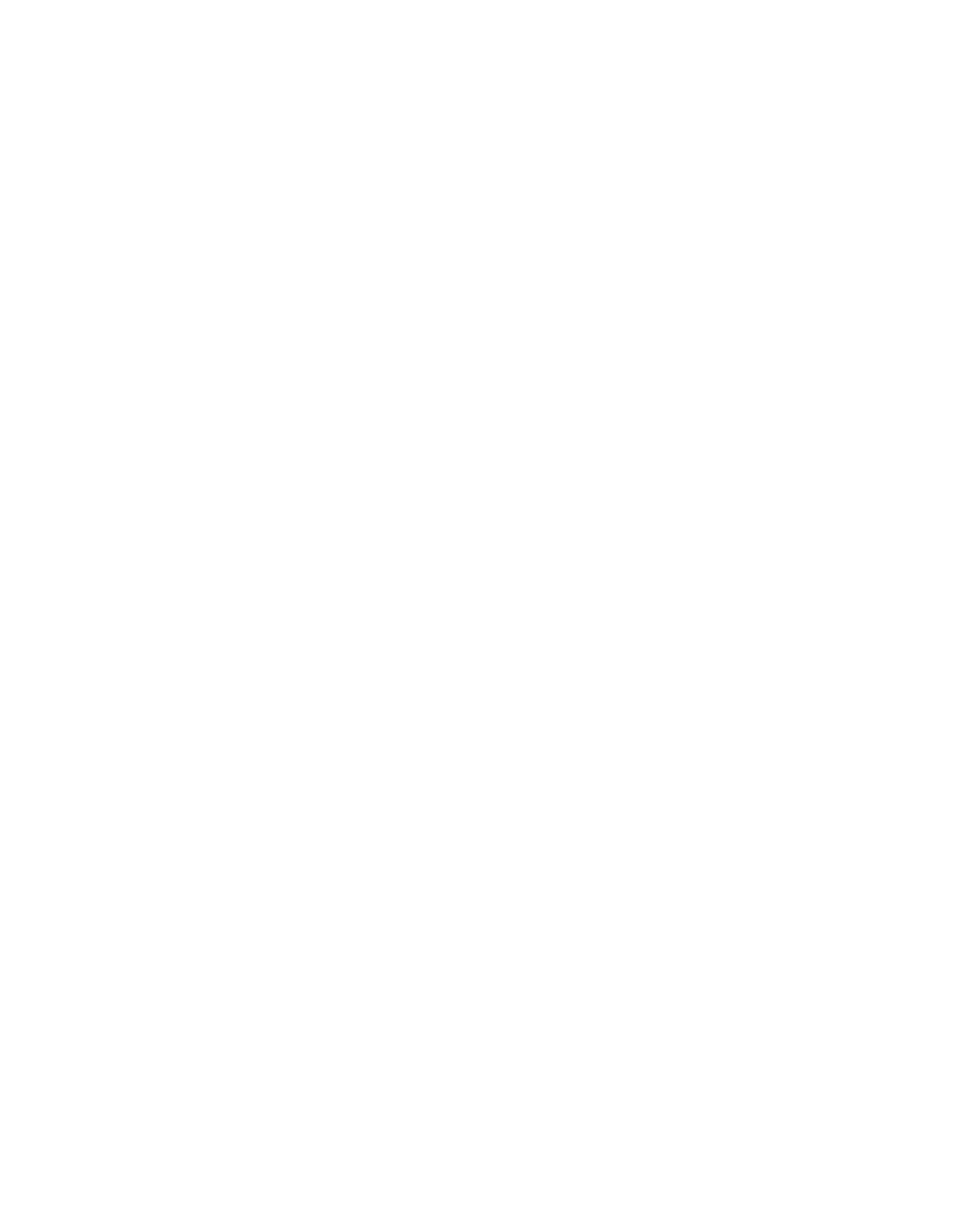© 2008 International Monetary Fund WP/08/76

#### **IMF Working Paper**

#### Western Hemisphere Department

# **Does Money Matter for U.S. Inflation? Evidence from Bayesian VARs**<sup>∗</sup>

# **Prepared by Helge Berger and Pär Österholm**

Authorized for distribution by Robert Rennhack

March 2008

### **Abstract**

**This Working Paper should not be reported as representing the views of the IMF.** The views expressed in this Working Paper are those of the author(s) and do not necessarily represent those of the IMF or IMF policy. Working Papers describe research in progress by the author(s) and are published to elicit comments and to further debate.

We use Bayesian estimation techniques to investigate whether money growth Granger-causes inflation in the United States. We test for Granger-causality out-of-sample and find, perhaps surprisingly given recent theoretical arguments, that including money growth in simple VAR models of inflation does systematically improve out-of-sample forecasting accuracy. This holds for a long forecasting sample 1960-2005, as well for more recent subperiods, including the Volcker and Greenspan eras. However, the contribution of money to inflation forecasting accuracy is quantitatively limited and tends to be smaller in recent subperiods, in particular in models that also include information on real GDP growth and interest rates.

JEL Classification Numbers: E47, E52, E58

-

Keywords: Out-of-Sample Forecasting, Granger Causality, Monetary Aggregates, Monetary Policy, Volcker, Greenspan

Authors' E-Mail Addresses: hberger@imf.org; posterholm@imf.org

<sup>∗</sup> Both authors thank the IMF for its hospitality. Österholm gratefully acknowledges financial support from Jan Wallander's and Tom Hedelius' Foundation.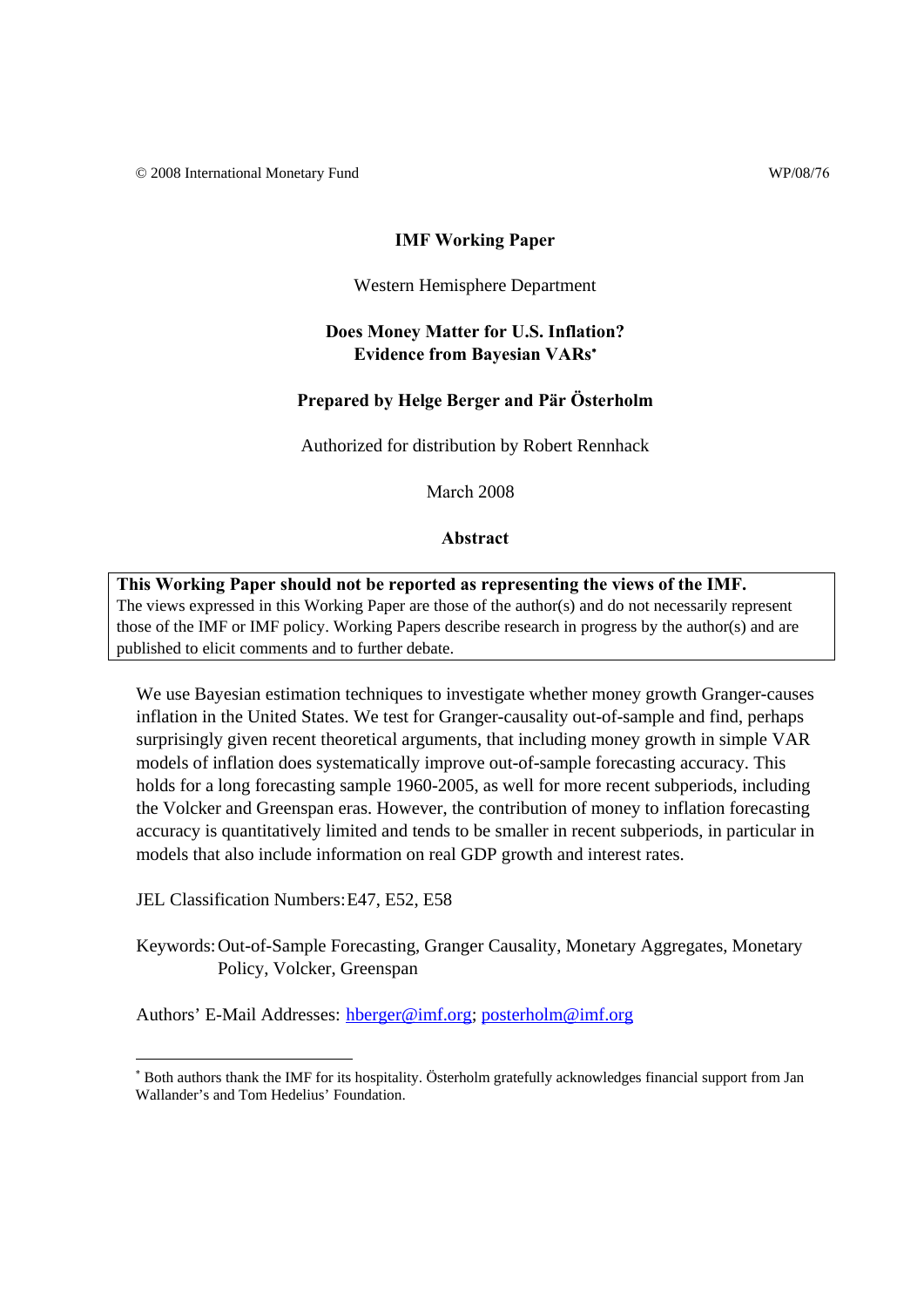# Contents

| V. The Declining Role of Money During the Volcker and Greenspan Period  9 |  |
|---------------------------------------------------------------------------|--|
|                                                                           |  |
|                                                                           |  |
|                                                                           |  |
|                                                                           |  |

# Figures

| 2. Reduction in RMSE from adding money growth at different forecasting horizons, 1960- |  |
|----------------------------------------------------------------------------------------|--|
|                                                                                        |  |
| 3. Reduction in RMSE from adding money growth at different forecasting horizons,       |  |
|                                                                                        |  |
|                                                                                        |  |
| A1. Impulse response functions from bivariate BVAR models including money growth and   |  |
|                                                                                        |  |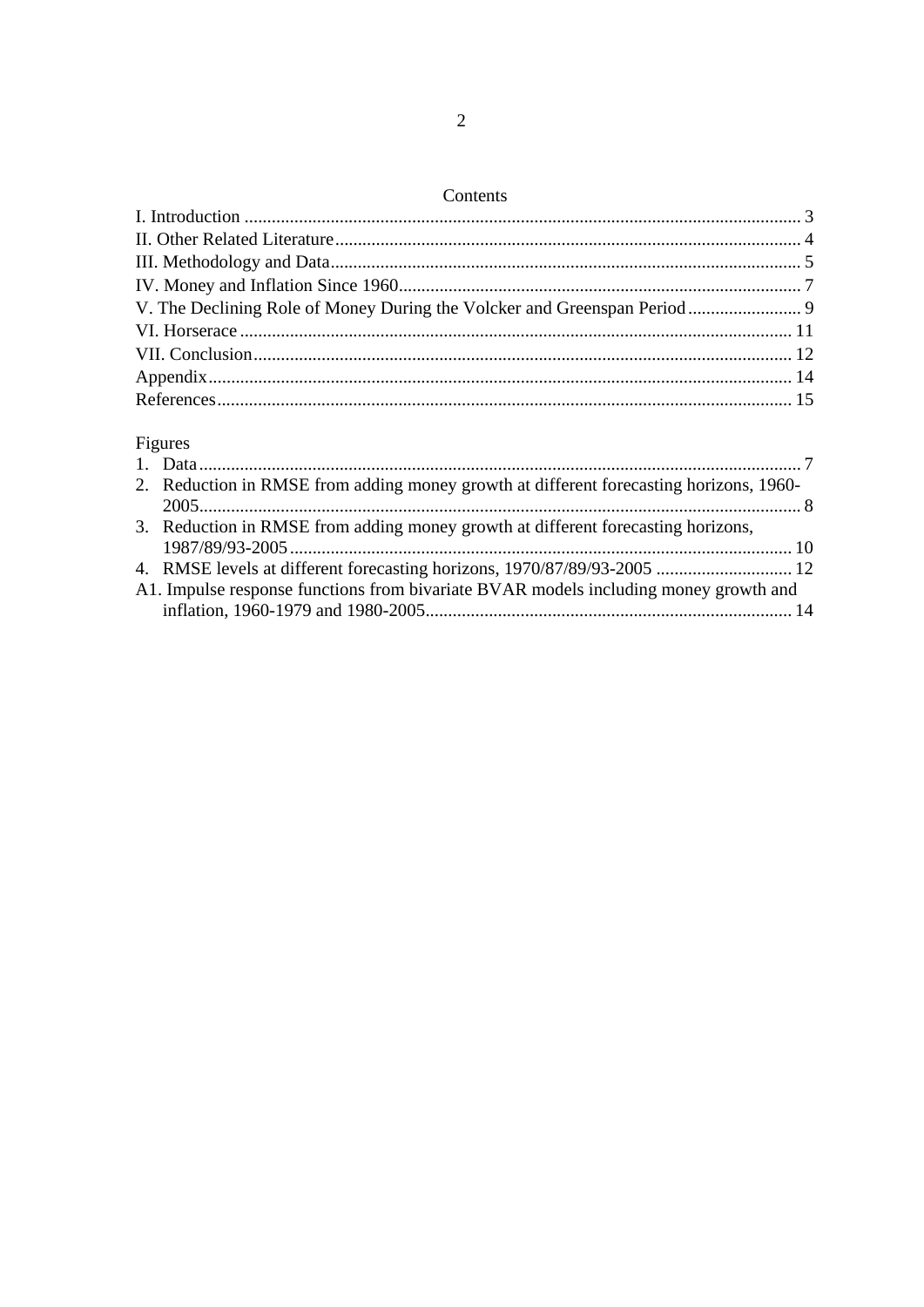#### **I. INTRODUCTION**

The debate on the role of money for inflation has gathered some steam recently. Woodford (2007a) and Galí *et al*. (2004), among others, argue that central banks should focus on interest rates rather than money when setting monetary policy. However, McCallum (2001) points out that the absence of monetary aggregates in a theoretical framework does not necessarily constitute a "*non-monetary model*." Empirically, Nelson (2003) and Gerlach (2004) stress that money adds to the explanation of inflation dynamics, which should make it an important element of modern monetary policy no matter its theoretical merits.

The discussion has some importance for monetary policy. In Europe, the European Central Bank (2003) continues to stress the importance of monetary analysis in its policy framework and the Bank of England's Mervyn King (2005, p. 18) continues to stress that "*[m]oney remains at the heart of the transmission mechanism*" of monetary policy, even though many central banks have decided to use interest rates as instruments. In the U.S., however, the Fed recently discontinued collecting data on certain monetary aggregates, suggesting a relative smaller emphasis on money.

At the heart of the idea of a cashless economy are current New Keynesian dynamic general equilibrium models. These models treat money mostly as a unit of account (Woodford, 2003; Galí and Gertler, 2007). Under fully separable preferences, real money demand follows standard assumptions, but money affects neither output nor inflation. The dominant channel of monetary policy transmission is the interest rate, which influences and consumption and investment decisions. To achieve control of the interest rate, central banks supply money elastically at the set rate. There is, as Woodford (2007a) states "*no compelling reason to assign a prominent role to monetary aggregates in the conduct of monetary policy*" in this class of models.

However, a number of authors has argued that, when it comes to money, the New Keynesian models may be based on a too specific set of assumptions. Among others, Nelson (2002), Ireland (2004), and Andrés *et al*. (2006) point out that allowing for non-separability of money in household utility introduces a causal link from money to output and inflation.<sup>1</sup> In addition, Andrés *et al*. (2007) show that money may be a leading indicator of future economic developments in the presence of adjustment costs for real balances making money demand forward-looking. Last not least, Christiano and Rostagno (2001) and Goodfriend and McCallum (2007) extend the standard model by explicitly considering a banking sector, which also tends to elevate the role of money in the monetary policy process.

There is also little agreement on the relevance of money for monetary policy on the empirical side. As for structural evidence, Jones and Stracca (2006) find that non-separability cannot be rejected in a non-parametric approach for the euro area 1991-2005, even though there is

-

 $<sup>1</sup>$  The effect is commonly thought to be small, however, under plausible preference specifications (McCallum,</sup> 2001). See also Woodford's (2003) discussion of the cashless limiting economy.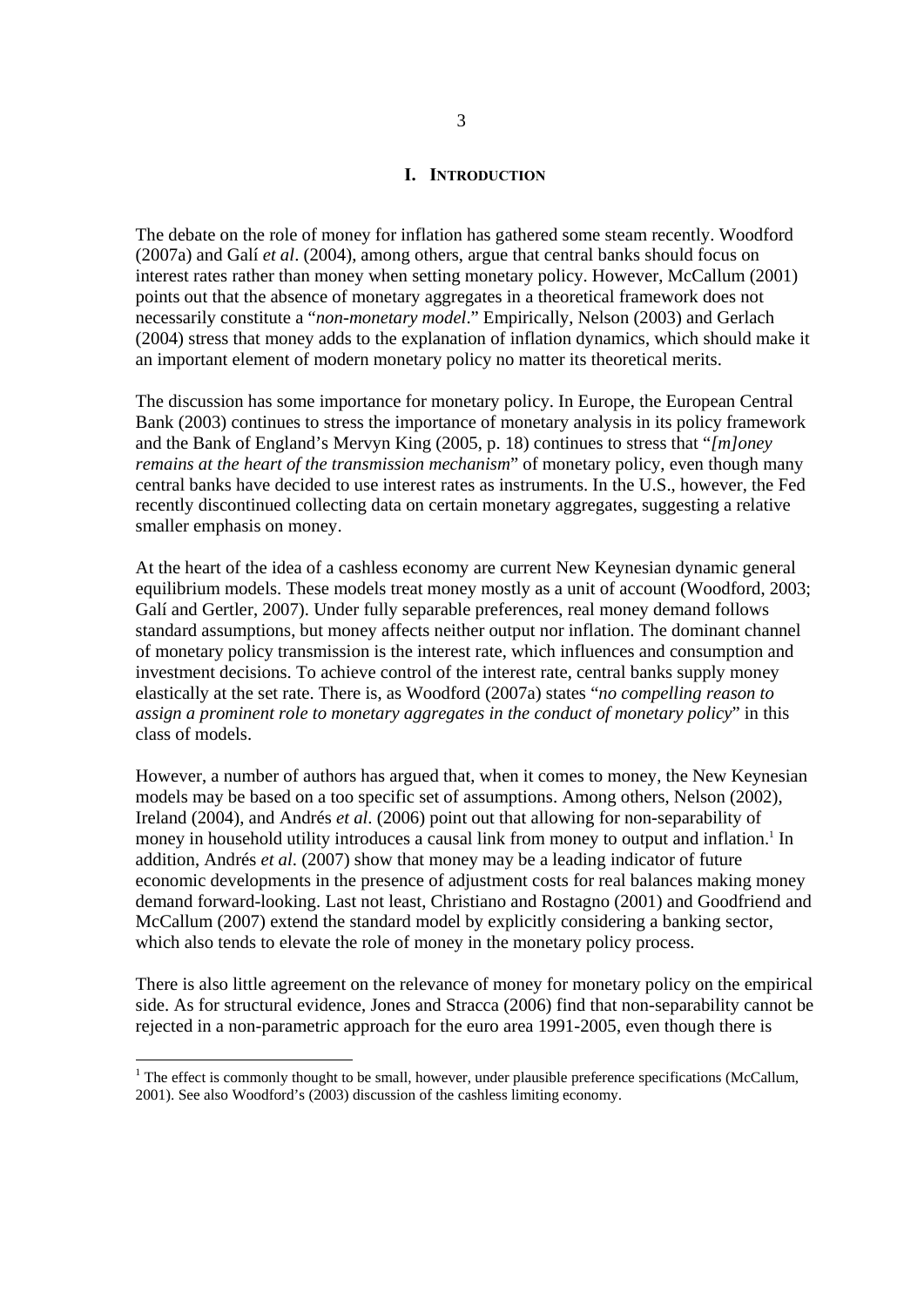evidence pointing in that direction for various subperiods. Kremer *et al*. (2003) support nonseparability of German money and consumption, but Ireland (2004) rejects the assumption for the United States, and so do Andrés *et al*. (2006) for the euro area.Then again, Andrés *et al*. (2007) find evidence in favor of a forward-looking money demand in the United States as well as the euro area and the United Kingdom.

Turning to non-structural approaches, there is evidence that appropriately filtered longer-run movements in money growth influence inflation, but this literature has been criticized for its reliance on smoothing the data over very long periods (OECD 2007).<sup>2</sup> In addition, Nelson (2002), Ireland (2004), and Woodford (2007b) argue that, from a theoretical point of view, the long-run correlations reported are not at odds with the implications of the standard New Keynesian model. Moreover, de Grauwe and Polan (2005) have recently pointed to a possible lack of robustness of the long-run money-inflation link during low inflation episodes.

In light of this discussion, the most intriguing way forward may well be to focus on the shortrun dynamics between money on inflation. A particular straightforward concept in this regard is Granger causality—that is, the question whether money improves out-of-sample forecasts of inflation. Granger causality has been dubbed the "*sound and natural approach*" to causality testing in a multivariate environment (Ashley *et al*. 1980, p. 1149). What is more, the potential ability of money to aid central bank's ability to forecast inflation at short-term horizons is certainly highly relevant from an applied policy perspective.

In this paper, we use Bayesian autoregressive and vector-autoregressive—BAR and BVAR—models to answer the question whether money Granger-causes inflation in the United States. We find, perhaps surprisingly, that including money growth in simple VAR models of inflation does systematically improve out-of-sample forecasting accuracy. This holds for a long forecasting sample 1960-2005, as well for more recent subperiods, including the Volcker and Greenspan eras. However, the contribution of money to inflation forecasting accuracy is quantitatively limited and tends to be smaller in more recent subperiods, in particular in models that also include information on real GDP growth and interest rates.

The rest of the paper is organized as follows. Section 2 briefly reviews the relevant empirical literature. Section 3 discusses the empirical methodology and data. Sections 4 to 6 present our empirical results. Section 7 concludes.

# **II. OTHER RELATED LITERATURE**

The are a number of papers focusing on the relevance of monetary aggregates in simulated out-of-sample inflation forecasts, with mixed results. For the U.S., Bachmeier and Swanson

<sup>-&</sup>lt;br><sup>2</sup> See, among others, Lucas (1980), Backhus and Kehoe (1992), Benati (2005), Gerlach (2003), Jaeger (2003), Neumann (2003), Christiano and Fitzgerald (2003), Assenmacher-Wesche and Gerlach (2006, 2007).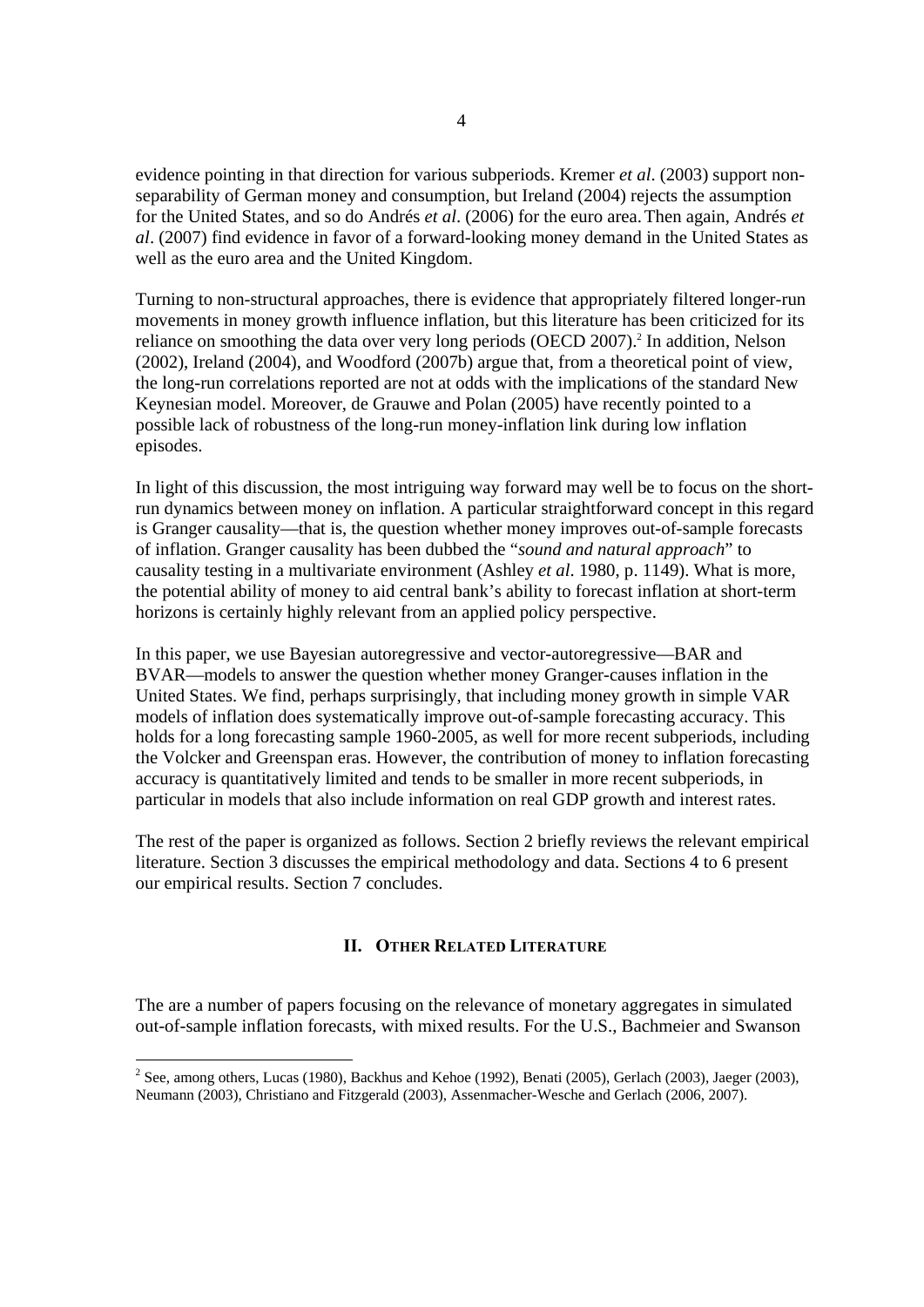(2005) report that including money marginally improves inflation forecasts compared to simple AR models at certain for horizons exceeding one year; and Bachmeier *et al.* (2007) find marginal improvements from using money in inflation forecasts in a fully nonparametrical framework. A recent note by Hale and Jordà (2007), on other hand, stresses that money has no predictive power for U.S. inflation at any horizon. Finally, D'Agostino and Surico (2007), suggest that global liqudity has substantial predictive power for U.S. inflation. As for the euro area, Nicoletti-Altimari (2001) and Hofmann (2006) report some contribution of money inflation forecasting accuracy at horizons shorter than two years in a number of different models.3 Following Hofmann (2006), Scharnagl and Schumacher (2007) find a combination of monetary models or indicators produces particularly good inflation forecast.<sup>4</sup> In addition, Assenmacher-Wesche and Gerlach (2006) find some evidence of within-sample Granger-causality between money and inflation in the euro area, in particular at frequencies lower than 5 years.

A relevant discussion in this context is how to estimate the autoregressive (AR) and vectorautoregressive (VAR) models dominating the recent empirical literature. Adolfson *et al*. (2007) argue that conventional VAR approaches, while providing for a good description of the data generating process, suffer from over-parameterization and that the large number of parameters to be estimated tends to deteriorate forecasting performance. A way out are Bayesian AR and VAR models, which use priors to shrink parameters (Doan *et al*., 1984; Litterman, 1986). We will use BARs and BVARs as forecasting tool in this paper.

# **III. METHODOLOGY AND DATA**

For money to be Granger-causal for inflation we require that the forecasting performance of a BVAR model including money exceeds that of an otherwise identical BVAR or BAR model excluding money. The criterion for forecasting performance is the root mean squared error (*RMSE*) of the forecast.5

1

<sup>&</sup>lt;sup>3</sup> The samples considered are: Nicoletti-Altimari (2001): 1980-2000, with forecasts evaluated over 1992-2000; Hofmann (2006): 1980 (1985 for some)-2005, with the forecasting period restricted to 1999-2005; Bachmeier and Swanson (2005): 1979-1992 and 1993-2003, without an explicit restriction of the testing period; Hale and Jordà (2007): euro area 1977-2006, U.S. 1984-2007, also without a discussed restriction; D'Agostino and Surico (2007): 1980-2006, with forecasts evaluated over 1990 -2006.

<sup>&</sup>lt;sup>4</sup> The interpretation of these findings is complicated somewhat by the combination of a large number of overlapping approaches, including, for instance, various monetary aggregates, the so-called p-star model, trend variables, and low-frequency indicators.

 $<sup>5</sup>$  The Diebold and Mariano (1995) test is often used to test whether the difference in forecasting performance</sup> between two models is statistically significant. However, this test is not valid in our setting with recursively generated forecasts from nested models and a forecast horizon that is larger than one (Clark and McCracken, 2001). In fact, as pointed out by Clark and McCracken (2005), no formal test presently exists for this setting. There is also the argument that in forecasting significance tests are of little value in addition to the *RMSE* criterion (Armstrong, 2007).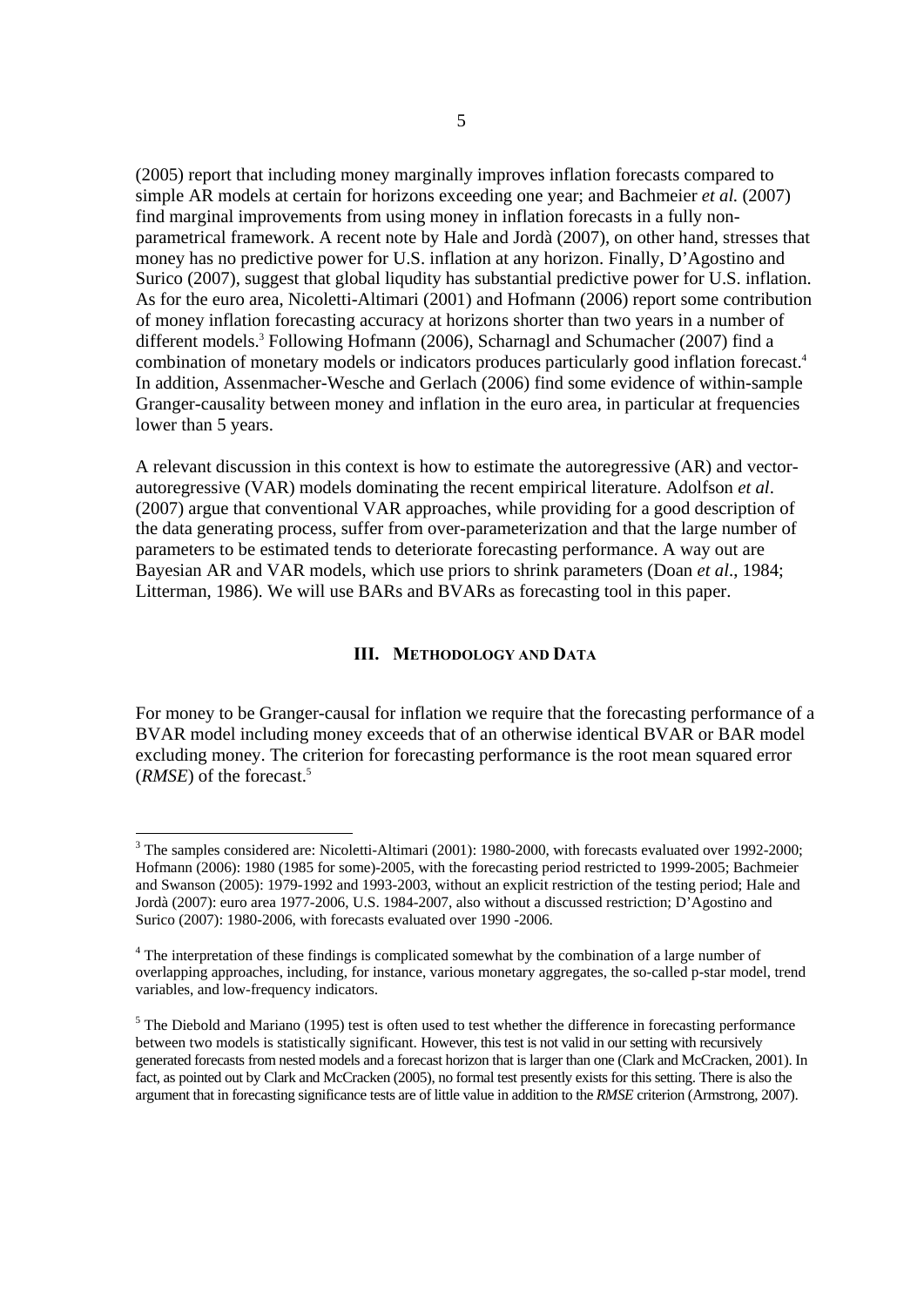Establishing Granger-causality out-of-sample based on forecasting performance has a number of advantages.<sup>6</sup> Out-of-sample tests are close to Granger's original idea of causality testing (Ashley *et al*., 1980), and within-sample tests can be difficult to implement in a multivariate framework. The ability of money to improve actual inflation forecasting is also of interest to policy makers. Lastly, out-of-sample forecasting performance presents a higher hurdle for usually well-parameterized VAR models than within-sample exercises.

Our forecasting model is given by

-

$$
G(L)x_t = \delta + \eta_t, \qquad (1)
$$

where  $G(L) = I - G_1 L - \ldots - G_n L^p$  is a lag polynomial of order p,  $x_t$  is an nx1 vector of stationary macroeconomic variables and **η***t* is an *n*x1 vector of *iid* error terms fulfilling  $E(\eta_t) = 0$  and  $E(\eta_t, \eta'_t) = \Sigma$ . In the fourvariate BVAR model, we would have  $\mathbf{x}_{i} = (\Delta p_{i} - \Delta m_{i} - \Delta y_{i} - i_{i})'$ , with  $\Delta p_{i}$ ,  $\Delta m_{i}$ ,  $\Delta y_{i}$ , and  $i_{i}$  representing inflation, money growth, real GDP growth, and interest rates, respectively. In the trivariate, bivariate, and univariate models, we have  $\mathbf{x}_t = (\Delta p_t \ \Delta y_t \ i_t)'$ ,  $\mathbf{x}_t = (\Delta p_t \ \Delta m_t)'$ , and  $\mathbf{x}_t = (\Delta p_t)'$ , respectively. In all models, the lag length is set to  $p = 4$ . The priors on the dynamics in model (1) are given by a Minnesota-style prior: For variables in levels (first differences), the prior mean on the coefficient on the first own lag is one (zero); all other coefficients in **G***i* have a prior mean of zero. The prior for the covariance matrix is a mainstream diffuse prior.

Our quarterly data ranges from 1960Q1 to 2005Q3 and were provided by the Board of Governors of the Federal Reserve System. With the exception of the interest rate, all series are seasonally adjusted. Inflation is based on the consumer price index and the monetary aggregate is M2. The interest rate is the three-month treasury bill rate.<sup>7</sup>

All empirical models are estimated using growth rates computed as logarithmic first-differences (that is, quarter-on-quarter growth rates) of the original series in levels, and all variables are measured in percent. For ease of interpretation, however, we will present *RMSEs* converted into changes over the same quarter last year (that is, annual growth rates) in percent. Figure 1 presents the raw data in the form of annual growth rates.

<sup>&</sup>lt;sup>6</sup> Within-sample, Granger causality can be inferred from the significance of coefficients or impulse response functions (Lütkepohl, 1989; Hamilton, 1994).

<sup>&</sup>lt;sup>7</sup> The fact that our simulated (or "pseudo") out-of-sample exercise is based on revised instead of real time data should have no bearing on the results. Indeed, in a recent paper, Faust and Wright (2007) argue that the use of real time or revised data does not influence the relative performance of various model- and expert-based forecasts for inflation and output.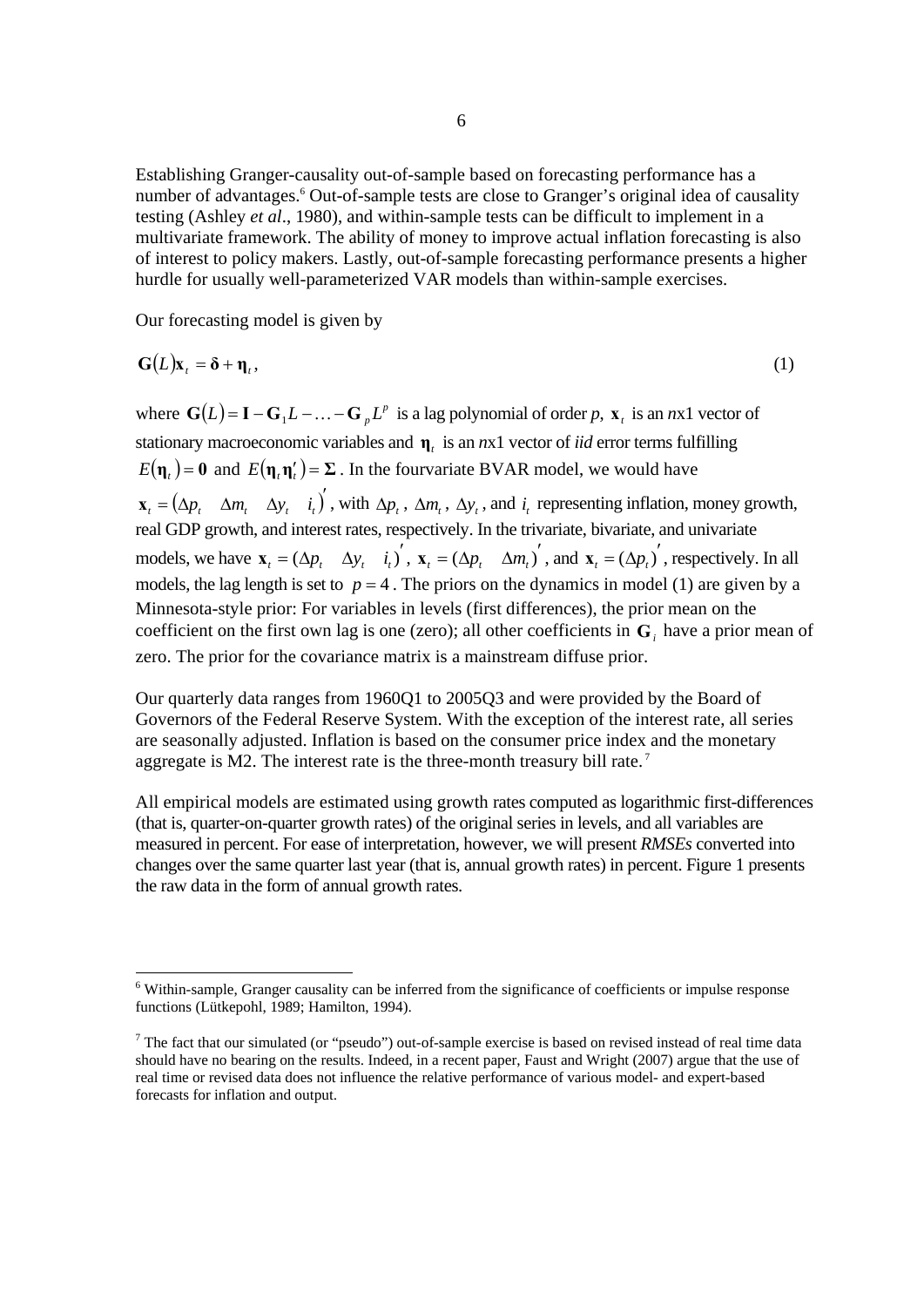

Note: Growth rates are given as annual growth rates (that is, changes with respect to the same quarter in the preceding year). All estimations use quarter-on-quarter growth rates (that is, first differences).

# **IV. MONEY AND INFLATION SINCE 1960**

We start by comparing the out-of-sample forecasting performance of the model in equation (1) for the full post-war period.That is, we ask whether the bivariate model produces better inflation forecasts than and the univariate model and, in addition, whether the inflation forecasting ability of the fourvariate model exceeds that of the trivariate model.

The out-of-sample forecasting exercise is straightforward: All models are initially estimated for a ten-year training period from 1960Q1 to 1969Q4.<sup>8</sup> We then generate dynamic forecasts for

7

<sup>&</sup>lt;sup>8</sup> We find very similar results if we reduce the length of the training period to six years, keeping the forecasting period constant. The same holds for the subperiods discussed on the following section. Additional results available on request.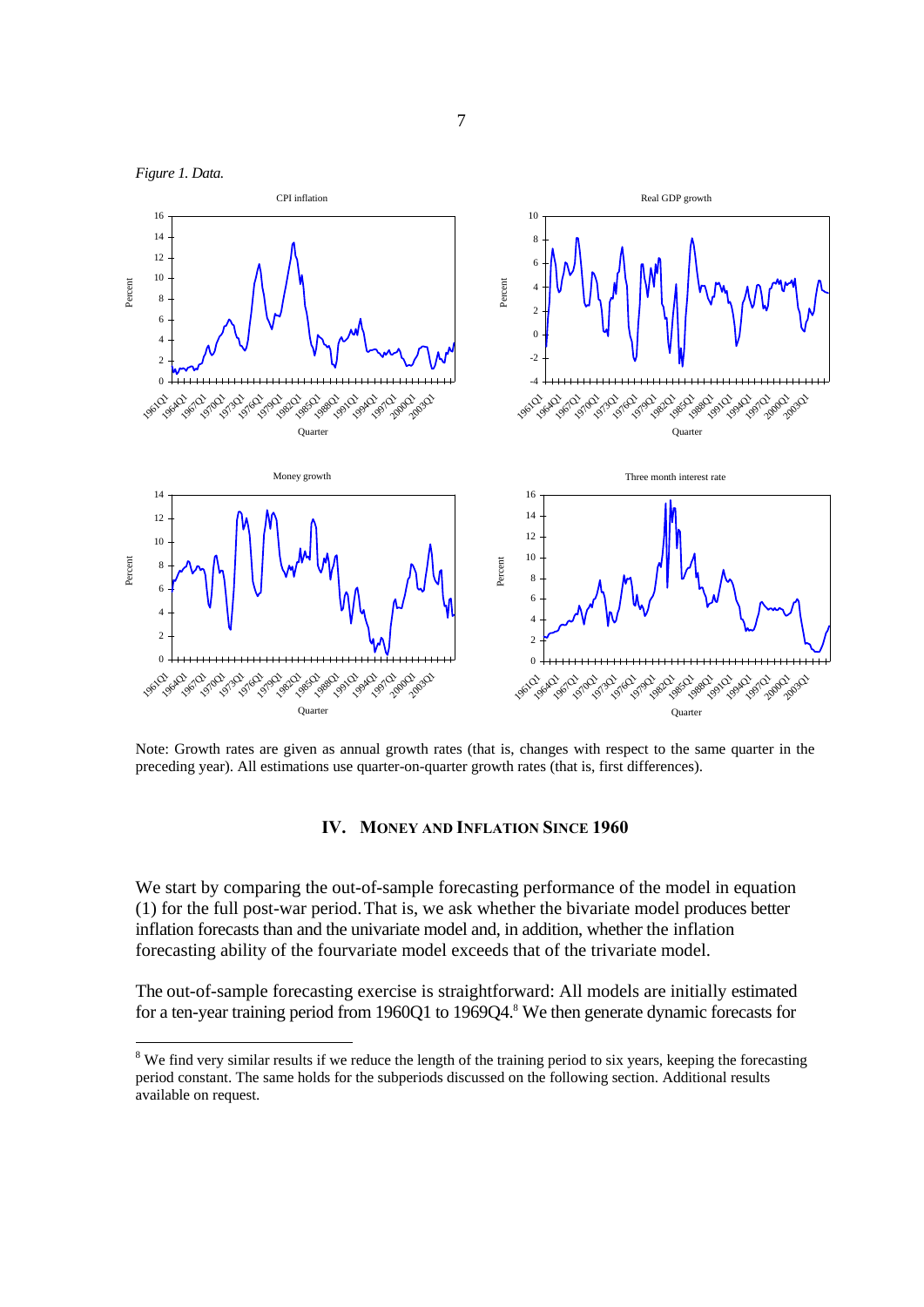the first evaluation period 1968Q1 to 1970Q4, that is, up to twelve quarters ahead. Then the sample is extended one period, the models are re-estimated, and new forecasts values up to twelve periods ahead are generated. This continues until we reach the end of our sample 2005Q2. The procedure generates between 143 and 132 inflation forecasts to evaluate depending on the forecast horizon.

The forecasts themselves are generated in a standard fashion. For every draw from the posterior distribution of the coefficients of a given model, a sequence of shocks are drawn reflecting the posterior distribution of the covariance matrix and used to generate future data.<sup>9</sup> We hence get as many paths for each variable as we have iterations in the Gibbs sampling algorithm—that is, 10,000. The evaluation is then conducted using the median forecast from this generated predictive density.

Figure 2 shows the results in the form of the difference between the univariate and the bivariate *RMSEs* (left panel) as well as the difference between the trivariate and the fourvariate *RMSEs* (right panel) for the post-1960 period. As discussed, the *RMSEs* have been converted into annual growth rates.

*Figure 2. Reduction in RMSE from adding money growth at different forecasting horizons, 1960-2005.*   $\mathbf{x}_t = (\Delta p_t \quad \Delta m_t)'$  versus  $\mathbf{x}_t = (\Delta p_t)'$  $\mathbf{x}_i = (\Delta p_i \quad \Delta m_i \quad \Delta y_i \quad i_i)$  versus  $\mathbf{x}_i = (\Delta p_i \quad \Delta y_i \quad i_i)$ 



Notes: Shown are *RMSEs* for annual growth rates.

-

There are a number of noteworthy results. First, and perhaps most strikingly, the inclusion of money growth seems to clearly improve the forecasting performance during the full post-war period. We find a positive difference in *RMSE*s between the models excluding and including money growth, suggesting that indeed money growth Granger-causes inflation. This holds at all forecasting horizons except the first quarter, where the difference in RMSEs is estimated at zero.

 $9<sup>9</sup>$  Note that we restrict the sampling to draws which ensure the stationarity of the estimated models. This additional step does not change our results qualitatively and, as a rule, has negligible quantitative effects. (An exception are the full sample (1960-2005) *RMSEs* of the tri- and four-variate models, which both are approximately 0.7 percentage point higher if non-stationary draws are not rejected.)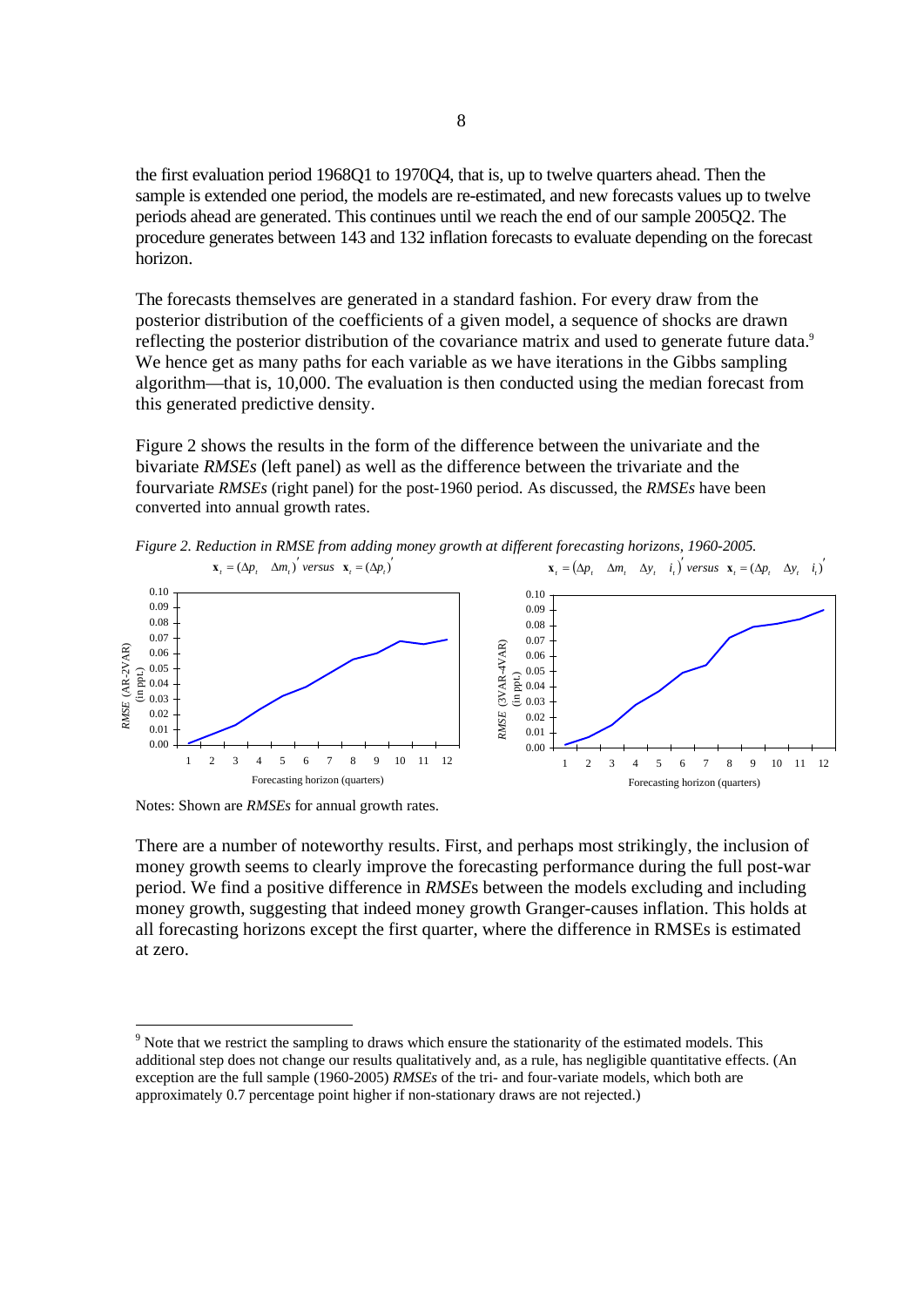Second, in quantitative terms, the improvement in forecasting performance from adding money growth over the full sample period are generally small. The largest reductions in *RMSEs* of about 0.09 percentage points occur at longer forecasting horizons.

Finally, over the full sample period the marginal contribution of money growth is comparable across models—that is, the *RMSE* reduction resulting from adding money to the univariate BAR model is similar in magnitude to the reduction achieved by adding money growth to the trivariate BVAR model including real GDP growth and the interest rate.

The results have potentially interesting implications. While structural interpretations of time series evidence are obviously difficult, Figure 2 does not contradict the idea that that money may have some (however small) causal or leading role in the determination of inflation.<sup>10</sup> And in empirical terms, these findings seem supportive of the view that money, while perhaps useful in the euro area, is generally not helpful in predicting inflation in the U.S. with its vastly different financial sector organization and consumer habits. The question is, however, how robust these results are to changes in the time period under consideration.

# **V. THE DECLINING ROLE OF MONEY DURING THE VOLCKER AND GREENSPAN PERIOD**

There are reasons to suspect that the relationship between money and inflation may have changed over the years. In particular, Paul Volcker's tenure as the chairman of the Board of Governors of the Federal Reserve System, from August 1979 to August 1987, is often mentioned as a watershed between the period of high inflation following the first oil crisis and the end of the Bretton Woods system and the period of more moderate inflation that followed (see Figure 1).11 If the "great moderation" changed the relation of money and inflation, we may expect the dynamic relation between money growth on inflation to change as well.

Figure 3 presents evidence for recent subperiods along the lines of the full sample exercise. The solid lines ("Post-1987") report the improvement (or deterioration) in forecasting accuracy from adding money growth for a forecasting period starting 1987Q3—that is, post-Volcker—up to the end of our sample in 2005Q2. The short-dotted lines ("Post-1989") are based on the forecasting period 1989Q4-2005Q2. Finally, the long-dotted lines ("Post-1993") show the results for the forecasting period 1993Q4-2005Q2. We estimate all four models

-

<sup>&</sup>lt;sup>10</sup> One of the many problems of interpreting non-structural results is that the monetary interest rate rule may introduce links between one economic variable and another that is absent in the economic structure *per se*. For instance, the empirical link money growth and inflation could be due to the Federal Reserve actively targeting a certain money growth rate. Of course, whether this is a relevant scenario is another question. A related issue raised, for instance, by Orphanides (2001, 2003) is that money may have leading qualities simply because central banks extract otherwise unavailable real time information on output movements from it. Then again, the empirical impact of money on inflation would be through the interest rate rule, making it hard to explain why empirically money growth adds to inflation forecast in addition to the interest rate.

 $11$  See Goodfriend and King (2005) for a recent discussion.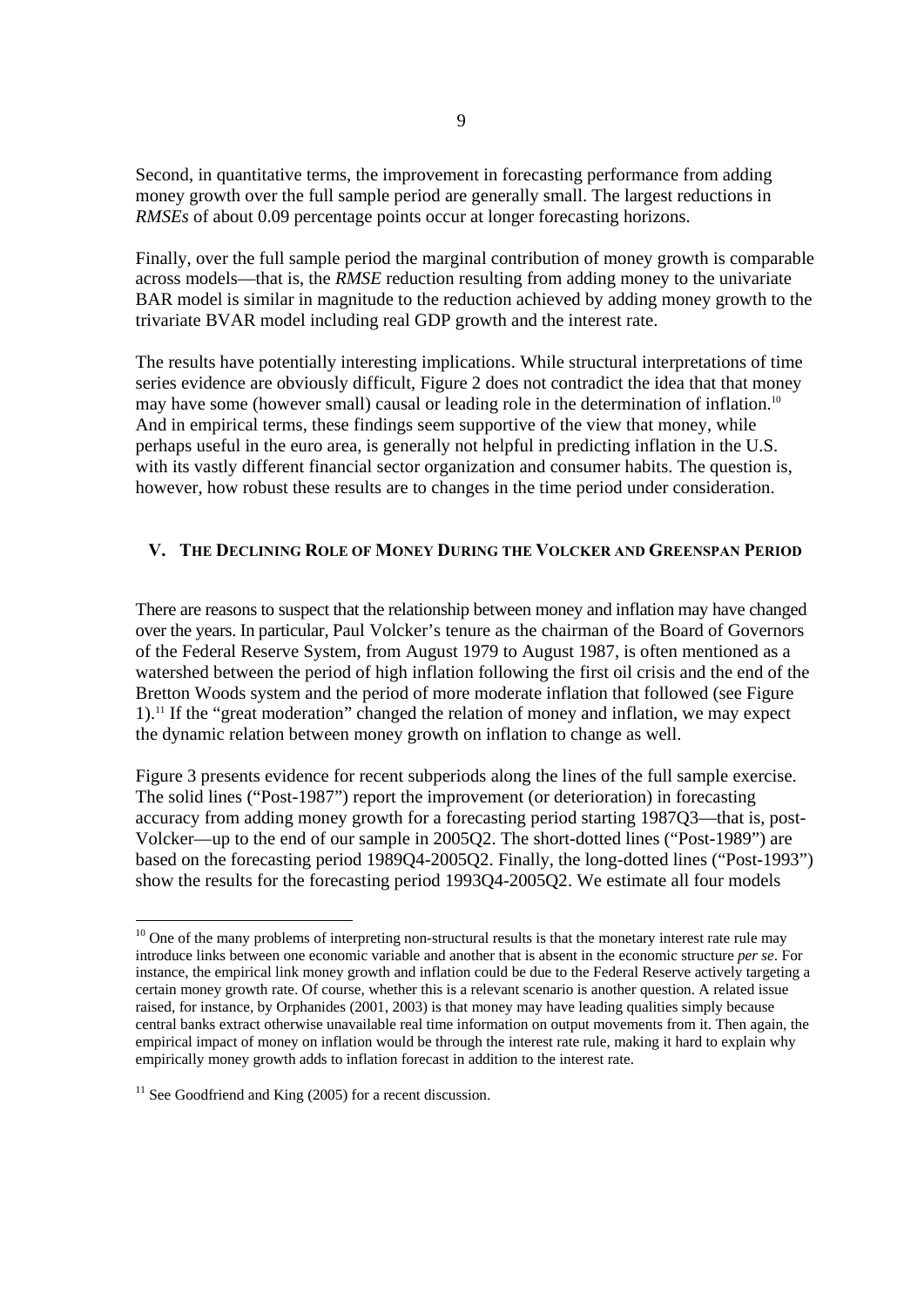discussed in the previous section for each of these subperiods, using again ten-year initial training periods. $12$ 



*Figure 3. Reduction in RMSE from adding money growth at different forecasting horizons, 1987/89/93-2005.*   $\mathbf{x}_t = (\Delta p_t \quad \Delta m_t)'$  versus  $\mathbf{x}_t = (\Delta p_t)'$  $\mathbf{x}_i = (\Delta p_i \quad \Delta m_i \quad \Delta y_i \quad i_i)$  versus  $\mathbf{x}_i = (\Delta p_i \quad \Delta y_i \quad i_i)$ 

Notes: Shown are *RMSEs* for annual growth rates. All forecasting periods extent to 2005Q2.

The results suggest, that the forecasting performance of money growth changes over time, with a clear deterioration in more recent subperiods. Note, first, that both in the univariate/bivariate comparison (left panel) and the trivariate/fourvariate comparison (right panel) the reduction in *RMSEs* achieved by the inclusion of money growth in the post-1987 sample clearly exceeds the reduction reported for the full sample (see Figure 2), increasing to about 0.25 and 0.15 percentage points at longer horizons, respectively. However, the marginal impact of money growth is much smaller, in particular at longer horizons, during the post-1989 period. Finally, in the post-1993 sample, the improvement in forecasting accuracy from adding money growth falls by an order of magnitude to levels strictly below the full sample results, turning even negative at shorter inflation horizons. In other words, money growth ceases to Granger-cause inflation at all horizons in this period.

The other message conveyed by Figure 3 is that the estimated trivariate BVAR model, which includes inflation, real GDP growth, and the three month interest rate, provides a fairly complete description of the forces driving inflation in more recent subperiods. More precisely, in quantitative terms the trivariate model leaves little to be gained from the addition of money growth in the post-1993 forecasting subperiod. While adding money growth reduces *RMSEs* by about 0.15 percentage points during the post-1987 subperiod, the maximum reduction falls to about 0.05 and 0.001 during the post-1989 and post-1993 subsample, respectively. These effects are small compared to results of the univariate/bivariate comparison during the same subperiods.

-

 $12$  The forecast evaluations are based on between 73 and 62 periods for the "Post-1987" period, 64 and 53 for "Post-1989", and 48 and 37 for "Post-1993", depending on the forecast horizon.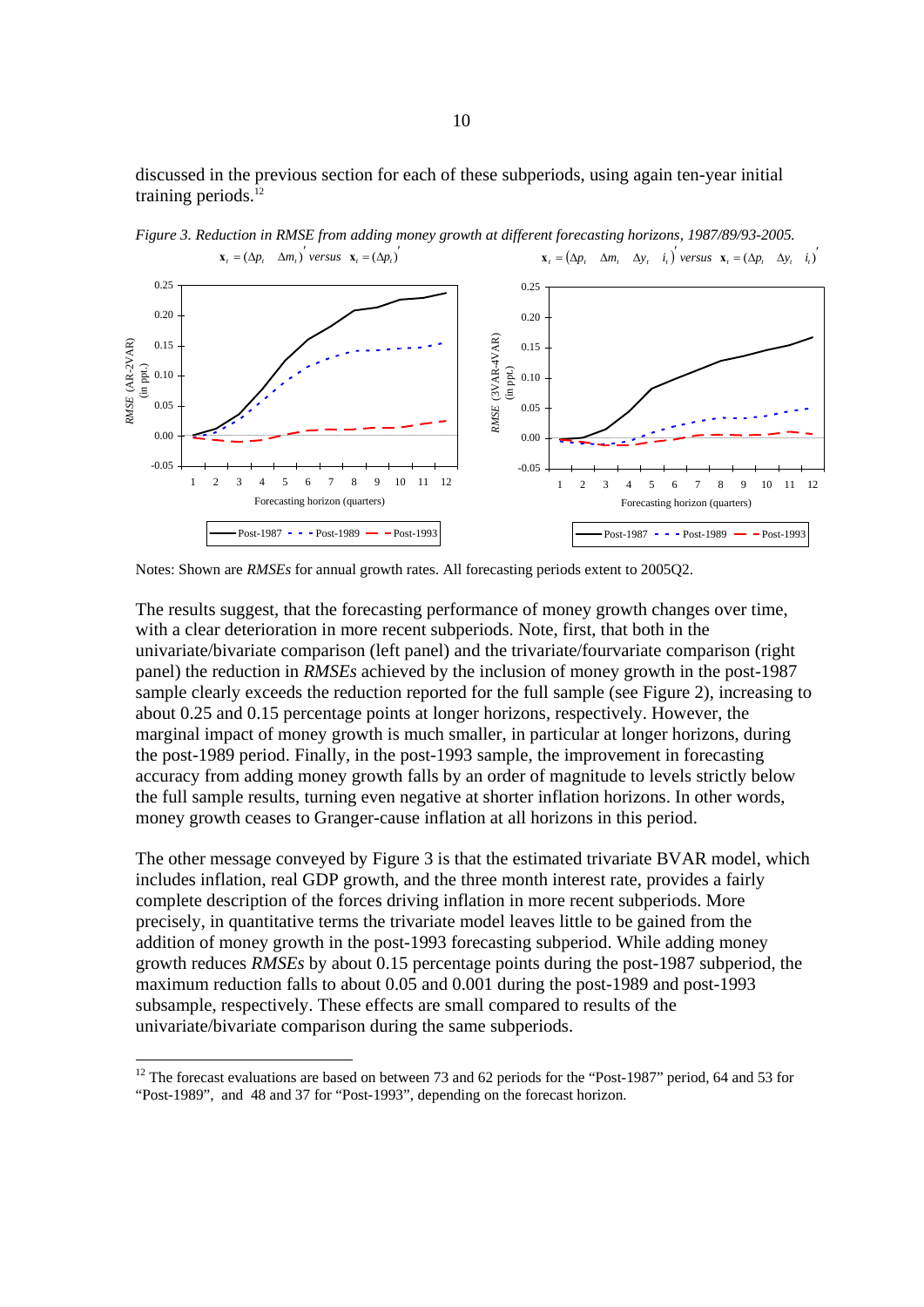# **VI. HORSERACE**

From the perspective of policy makers, in addition to the relative performance of models with and without money, another interesting question is which of the approaches would be most useful for forecasting inflation.

To answer this question, we take a look at the absolute performance of the various inflation forecasting models. To that end, Figure 4 depicts the *RMSE* levels for all four inflation models—univariate, bivariate, trivariate, and fourvariate—and sample periods considered in Sections 4 and 5. Panel (*a*) reports the *RMSE* levels for the full sample and the 1970-2005 forecasting period. Panel (*b*) does the same for the 1987-2005 subperiod, panel (*c*) for 1989- 2005, and panel (*d*) for 1993-2005.

A first result emerging is that the *RMSE* levels starkly differ between the full sample and the subperiods, which exclude the 1970s and most of the 1980s. While the average *RMSE* level at medium and long horizons is between 2 and 3.7 percent for the full sample across all models, the average is at or below one percent in the more recent subperiods. This impressive improvement in overall inflation forecasting accuracy seems to be a consequence of the reduction in inflation levels and volatility during the "great moderation" in the early 1980s predicting price changes and avoiding large errors obviously is easier in a low-inflation environment.<sup>13</sup>

As to model selection, Figure 4 suggest that the choice between the bivariate and fourvariate money-based BVAR models is a matter of the forecasting horizon. For the full sample period, the bivariate outperforms the fourvariate BVAR. In contrast, in the more recent subperiods, the fourvariate BVAR model dominates the bivariate BVAR. In general, the differences in forecasting accuracy at shorter horizons remains small, however.

1

<sup>&</sup>lt;sup>13</sup> The moderation influenced the behavior of money growth and the other times series as well (see Figure 1). Among other things, this lead to an overall change in the dynamics underlying the estimated models. This is illustrated by Figure A1 in the Appendix, which shows the impulse response functions of the simple bivariate BVAR model of inflation and money growth for the pre-Volcker years (1960-1979) and the Volcker-Greenspan years (1980-2005). A striking difference between both periods is the larger and more persistent impact of shocks 1960-1979.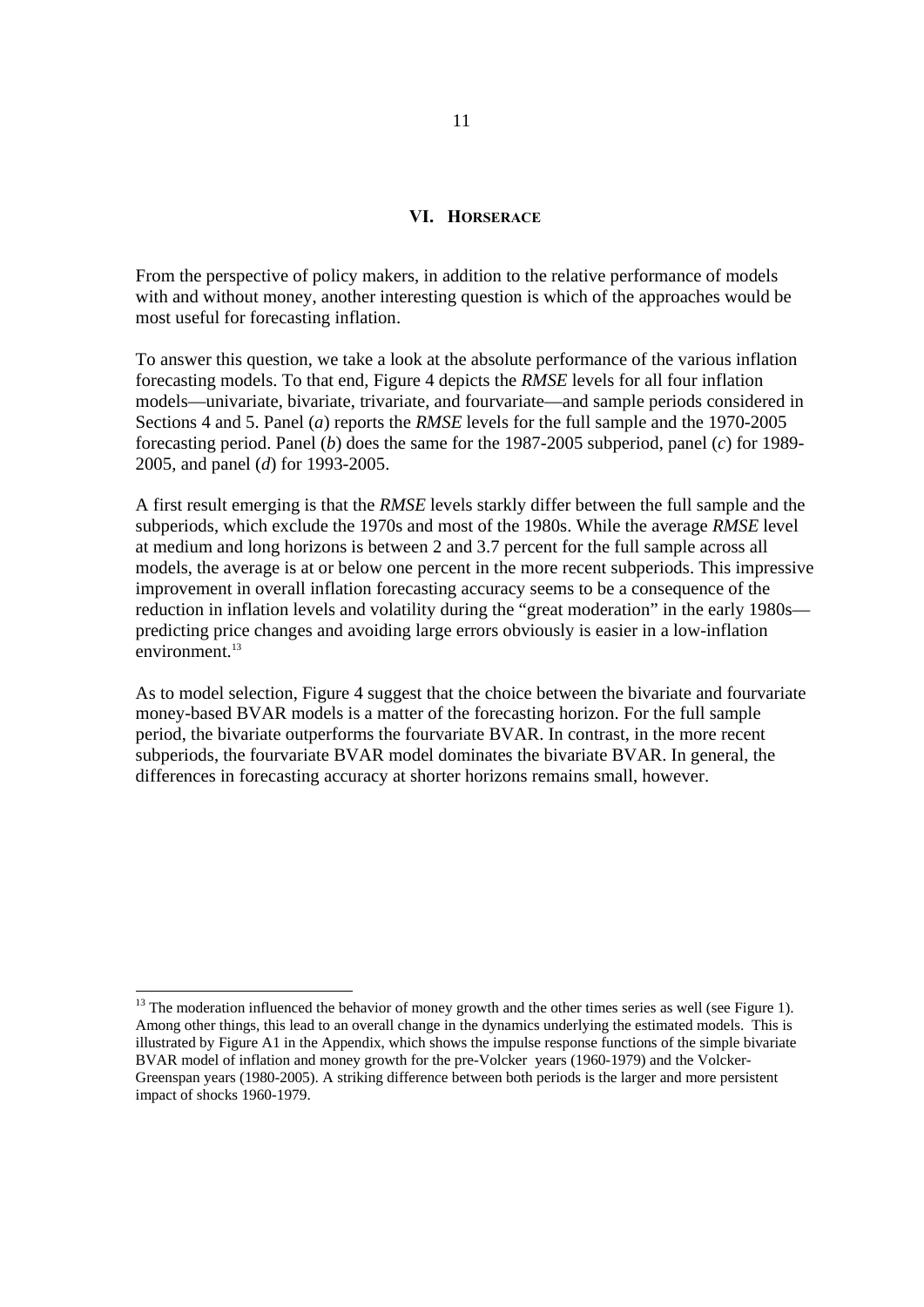

*Figure 4. RMSE levels at different forecasting horizons, 1970/87/89/93-2005* 

We find strong indications that including money growth Granger-causes inflation in the United States, that is, it improves forecasting performance out-of-sample. For forecasting horizons up to 12 quarters ahead, bivariate BVAR models of inflation and money growth and fourvariate BVAR models, including, in addition, real GDP growth and interest rates, consistently produce better inflation forecasts than models excluding money.

**VII. CONCLUSION**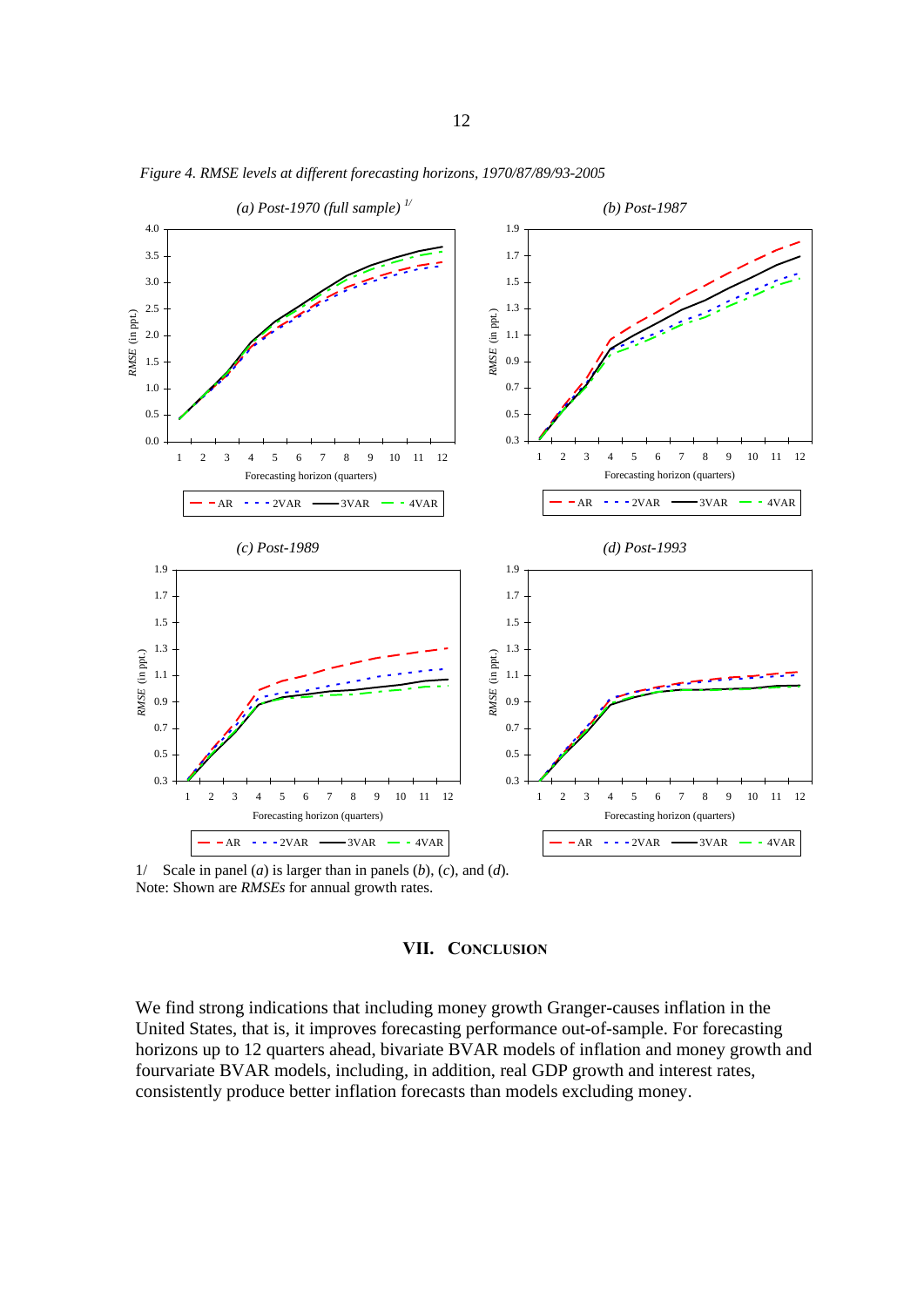These results may be surprising given that current monetary theory often eschews monetary aggregates as a leading or causal factor for inflation. While any structural interpretation of time series evidence can be only suggestive, the finding that money growth Granger-causes inflation does support (and certainly does not contradict) the idea that money may have some, however small, role in the determination of inflation in the shorter run. This seems to go against the general idea of many current monetary models, where money is either excluded or strictly endogenous with regard to, in particular, interest rates and output. Thus, one way to interpret these findings is that there may be room for more general approaches taking into account, for example, financial frictions or portfolio adjustment costs.

It is important to keep in mind, however, that the quantitative role played by money in forecasting inflation is limited. Including money growth, while improving forecasting accuracy as such, does not yield dramatically better predictions—in particular during more recent subperiods and when using fuller models. At least from a practical perspective, this suggests that the opportunity costs of ignoring money, while positive, may be small.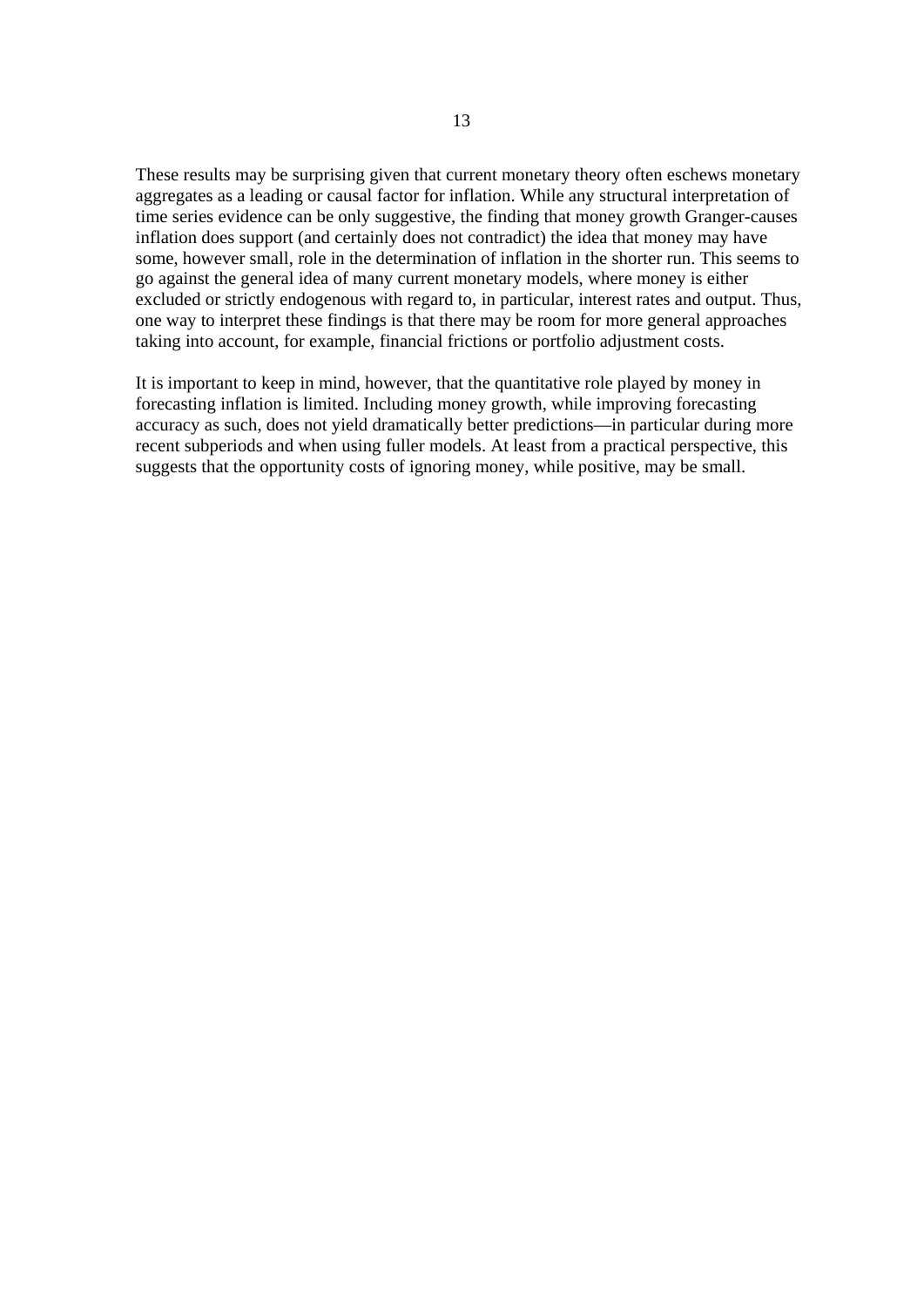#### **APPENDIX**

*Figure A1. Impulse response functions from bivariate BVAR models including money growth and inflation, 1960-1979 and 1980-2005.* 



Notes: Horizon in quarters. Colored band is 68 percent confidence band. The Figures show the impulse response functions of the simple bivariate BVAR model of inflation and money growth for the pre-Volcker years (1960-1979) and the Volcker-Greenspan years (1980-2005). The impulse responses were calculated using a standard Cholesky decomposition of the covariance matrix, where CPI inflation was ordered ahead of money growth.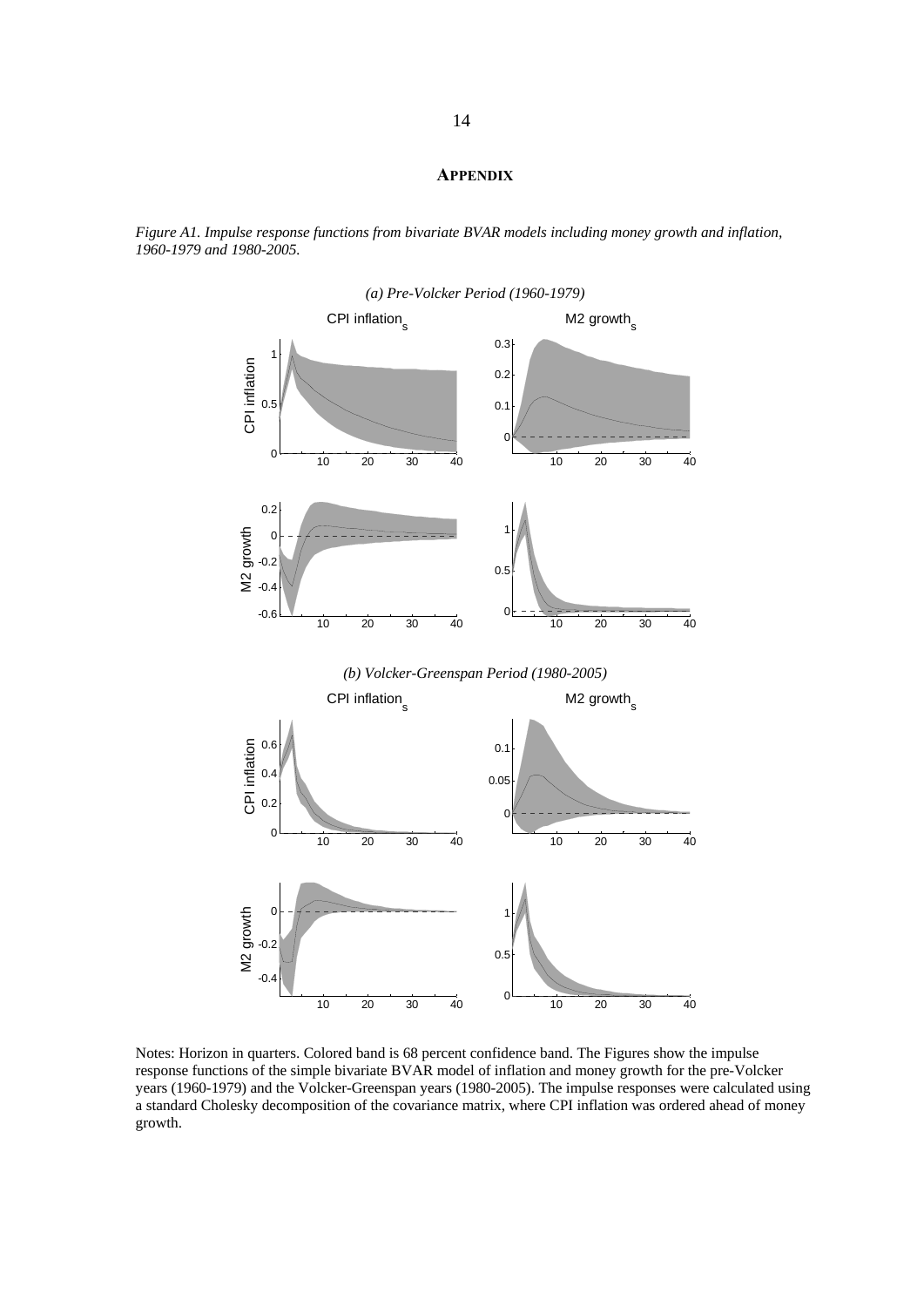#### **REFERENCES**

Adolfson, Malin, Michael K. Andersson, Jesper Lindé, Mattias Villani, and Anders Vredin (2007), "Modern Forecasting Models in Action: Improving Macro Economic Analyses at Central Banks", *International Journal of Central Banking* 3, 111–44.

Andrés, Javier, David Lopez-Salido, and Edward Nelson (2007), "Money and the Natural Rate of Interest: Structural Estimates for the UK, the US and the Euro Area", *Research Division Federal Reserve Bank of St. Louis Working Paper Series* 2007- 005A.

Andrés, Javier, David Lopez-Salido, and Javier Vales (2006), "Money in an Estimated Business Cycle Model of the Euro Area", *Economic Journal* 116, 457-77.

- Armstrong, J. Scott (2007), "Significance Tests Harm Progress in Forecasting", *International Journal of Forecasting* 23, 321-327.
- Ashley, R., Granger, C. W. J. and Schmalensee, R. (1980), "Advertising and Aggregate Consumption: An Analysis of Causality", *Econometrica* 48, 1149-1167.
- Assenmacher-Wesche, Katrin and Stefan Gerlach (2006), "Interpreting Euro Area Inflation at High and Low Frequencies", *BIS Working Paper* 195.
- Assenmacher-Wesche, Katrin and Stefan Gerlach (2007), "Understanding the Link between Money Growth and Inflation in the Euro Area", in: David Cobham (ed.), *The Travails of the Eurozone: Economic Policies, Economic Development*, Basingstoke: Palgrave Macmillan, 10-29.
- Bachmeier, Lance J. and Norman R. Swanson (2005), "Predicting Inflation: Does the Quantity Theory Help?", *Economic Inquiry* 43, 570-585.
- Bachmeier, Lance J., Sittisak Leelahanon and Qi Li (2007), "Money Growth and Inflation in the United States", *Macroeconomic Dynamics* 11, 113-127.
- Backhus, David and Patrick Kehoe (1992), "International Evidence of the Historical Properties of Business Cycles", *American Economic Review* 82, 864-888.
- Benati, Luca, (2005) "Long-Run Evidence on Money Growth and Inflation", *Bank of England Quarterly Bulletin* Autumn, 349-55.
- Christiano, Lawrence and Terry Fitzgerald (2003), "Inflation and Monetary Policy in the  $20<sup>th</sup>$ Century", *Economic Perspectives* (Federal Reserve Bank of Chicago) 1Q, 21-45.
- Christiano, Lawrence and Massimo Rostagno (2001), "Money Growth Monitoring and the Taylor Rule", *NBER Working Paper* 8539.
- Clark, Todd E. and Michael W. McCracken (2001), "Tests of Equal Forecast Accuracy and Encompassing for Nested Models", *Journal of Econometrics* 105, 85-110.
- Clark, Todd E. and Michael W. McCracken (2005), "Evaluating Direct Multistep Forecasts", *Econometric Reviews* 24, 369-404.
- D'Agostino, Antonello and Paolo Surico (2007), "Does Global Liquidity Help to Forecast US Inflation?", Forthcoming in *Journal of Money, Credit and Banking*.
- De Grauwe, Paul and Magdalena Polan (2005), "Is Inflation Always and Everywhere a Monetary Phenomenon?" *Scandinavian Journal of Economics* 107, 239-259.
- Diebold, F. X. and Marino, R. S. (1995), "Comparing Predictive Accuracy", *Journal of Business and Economic Statistics* 13, 253-263.
- Doan, Thomas, Robert B. Litterman and Christopher Sims (1984), "Forecasting and Conditional Projection Using Realistic Prior Distributions", *Econometric Reviews* 3, 1-100.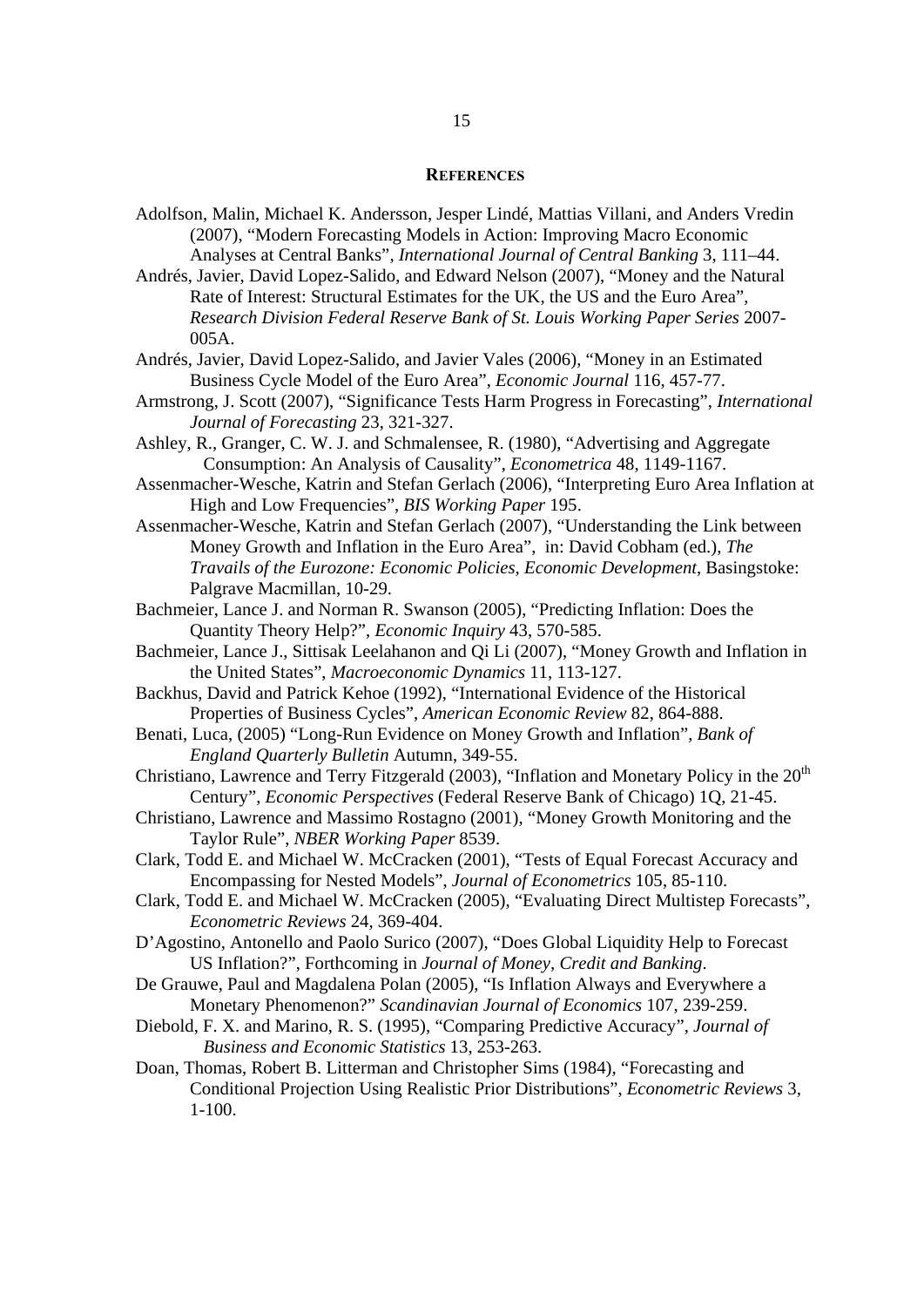- European Central Bank (2003), "The Outcome of the ECB's Evaluation of Its Monetary Policy Strategy", *ECB Monthly Bulletin* June, 79-92.
- Faust, Jon and Jonathan Wright (2007), "Comparing Greenbook and Reduced Form Forecasts Using a Large Realtime Dataset", *NBER Working Paper*, 13397.
- Galí, Jordi and Mark Gertler (2007), "Macroeconomic Modeling for Monetary Policy Evaluation", *Universitat Pompeu Fabra Department of Economics and Business Working Papers* 1039.
- Galí, Jordi, Stefan Gerlach, Julio Rotemberg, Harald Uhlig, and Michael Woodford (2004), "The Monetary Strategy of the ECB Reconsidered", *Monitoring the European Central Bank* 5, CEPR: London.
- Gerlach, Stefan (2003), "The ECB's Two Pillars", *CEPR Discussion Paper* 3689.
- Gerlach, Stefan (2004), "The Two Pillars of the European Central Bank", *Economic Policy*, 40, October, 389-439.
- Goodfriend, Marvin and Bennett McCallum (2007), "Banking and Interest Rates in Monetary Policy Analysis: A Quantitative Exploration", *Journal of Monetary Economics* 54, 1480-1507.
- Goodfriend, Marvin and Robert King (2005), "The Incredible Volcker Disinflation", *Journal of Monetary Economics* 52, 981-1015.
- Hale, Galina and Oscar Jordà (2007), "Do Monetary Aggregates Help Forecast Inflation?", *Federal Reserve Bank of San Francisco Economic Letter* 2007-10, 1-3.
- Hamilton, James D. (1994), *Time Series Analysis*, Princeton University Press, Princeton.
- Hofmann, Boris (2006), "Do Monetary Indicators (Still) Predict Euro Area Inflation?", *Deutsche Bundesbank Discussion Paper* 18/2006.
- Ireland, Peter (2004), "Money's Role in the Monetary Business Cycle", *Journal of Money Credit and Banking* 36, 969-983.
- Jaeger, Albert (2003), "The ECB's Money Pillar: An Assessment", *IMF Working Paper* 03/82.
- Jones, Barry and Livio Stracca (2006), "Are Money and Consumption Additively Separable in the Euro Area? A Non-Parametric Approach", *ECB Working Paper* 704.
- King, Mervyn (2005), "Monetary Policy: Practice Ahead of Theory (Mais Lecture 2005)", *Lecture* delivered on 17 May 2005 at the Cass Business School, City University, London. Available under www.bankofengland.co.uk/publications/ speeches/2005/ speech245.pdf (accessed 5 December 2007).
- Kremer, Jana, Giovanni Lombardo, and Thomas Werner (2003), "Money in a New-Keynesian Model Estimated with German Data", *Deutsche Bundesbank Discussion Paper* 15/2003.
- Litterman, Robert B. (1986), "Forecasting with Bayesian Vector Autoregressions—Five Years of Experience", *Journal of Business and Economic Statistics* 5, 25-38.
- Lucas, Robert (1980), "Two Illustrations of the Quantity Theory of Money", *American Economic Review* 70, 1005-1014.
- Lütkepohl, Helmut (1989), "A Note on the Asymptotic Distribution of Impulse Response Functions of Estimated VAR Models with Orthogonal Residuals", *Journal of Econometrics* 42, 371-376.
- McCallum, Bennett (2001), "Monetary Policy Analysis in Models without Money", *NBER Working Paper* 8174.